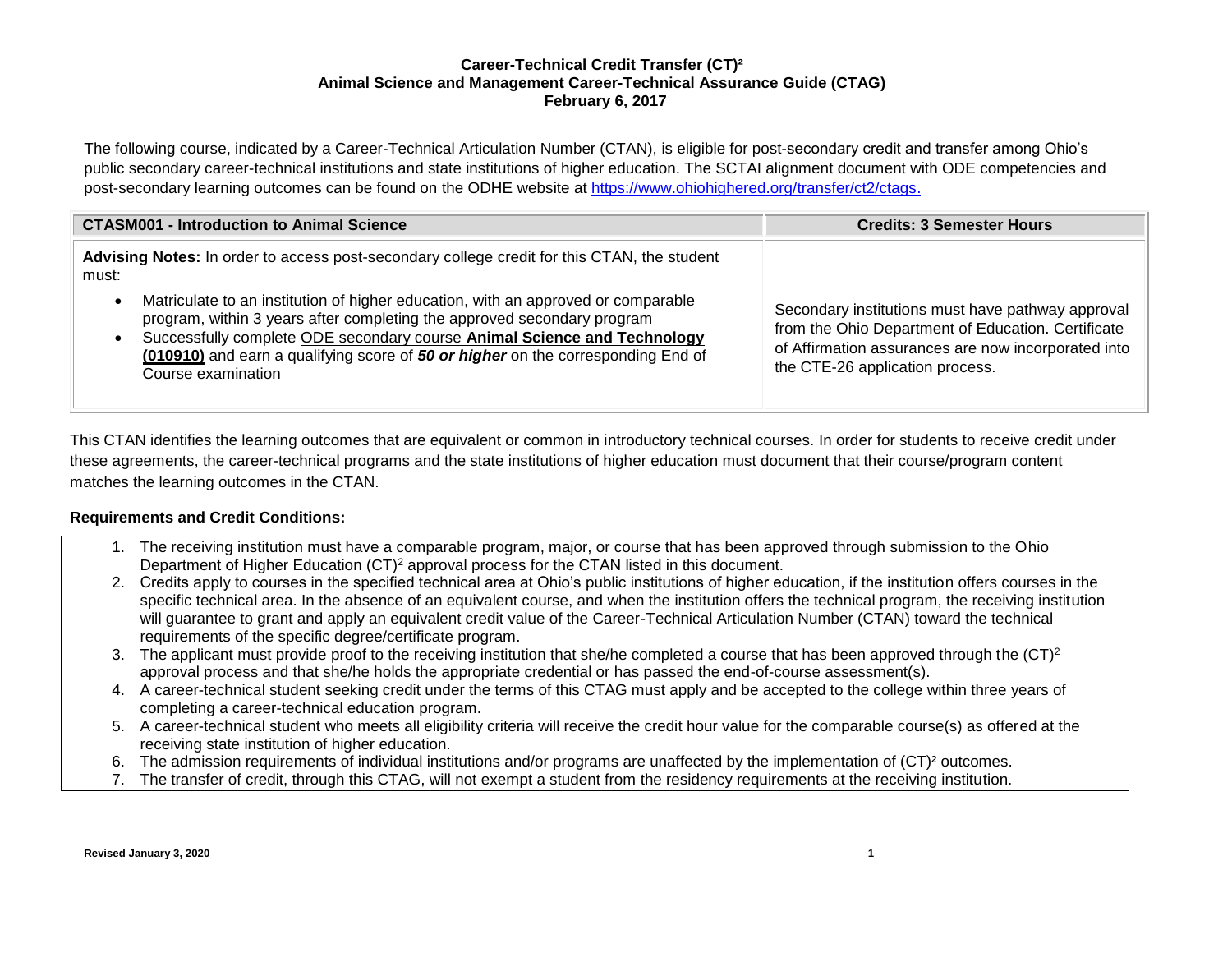Secondary Career-Technical students must complete the Animal Science and Management Pathway to be eligible for credit under this CTAG. This pathway is outlined in the Ohio Department of Education's Agriculture and Environmental Systems Career Field Technical Content Standards.

#### **CTASM001 - Introduction to Animal Science Credits: 3 Semester Hours**

**General Course Description:** An introductory course in animal sciences designed to provide students with a basic understanding of the biological principles and production practices used in animal production. Students will gain a basic understanding of anatomy, genetics, reproduction, nutrition,

and behavior as they apply to domesticated animals. Students will also gain an appreciation for intensive and extensive production environments, resulting food and fiber products, and be familiar with the social issues such as animal welfare and environmental impacts.

## **Credits:** 3 Semester Hours

## **Learning Outcomes:**

- 1. Understand historical trends associated with size and scale of animal production, marketing systems and their economic impact on the U.S. and global economy
- 2. \* Recognize general equipment and understand general terminology used in the animal industry
- 3. \* Identify common and alternate species and breeds used for food and fiber production and/or companionship and methods of identification
- 4. \* Understand housing, animal handling, behavior, and common health & disease issues of various animal species
- 5. Understand basic skeletal structure and growth patterns as they relate to the form and function of animals
- 6. \* Understand basic principles and concepts of genetics and its application in animal selection
- 7. \* Understand the basic differences in anatomy, physiology, and cycles associated with the reproductive systems among animal species
- 8. \* Understand the basic differences in: a) anatomy and physiology of digestive systems, b) nutrient categories, requirements, and c) feedstuffs
- 9. Understand the nutritional, social, and economic values associated with food, fiber, and by-products of the animal industries
- 10. Understand the, social, recreational and economic impact of the companion animal industry
- 11. \* Recognize legal and current social issues associated with animal production

## *\*Asterisk Indicates Essential Learning Outcomes*